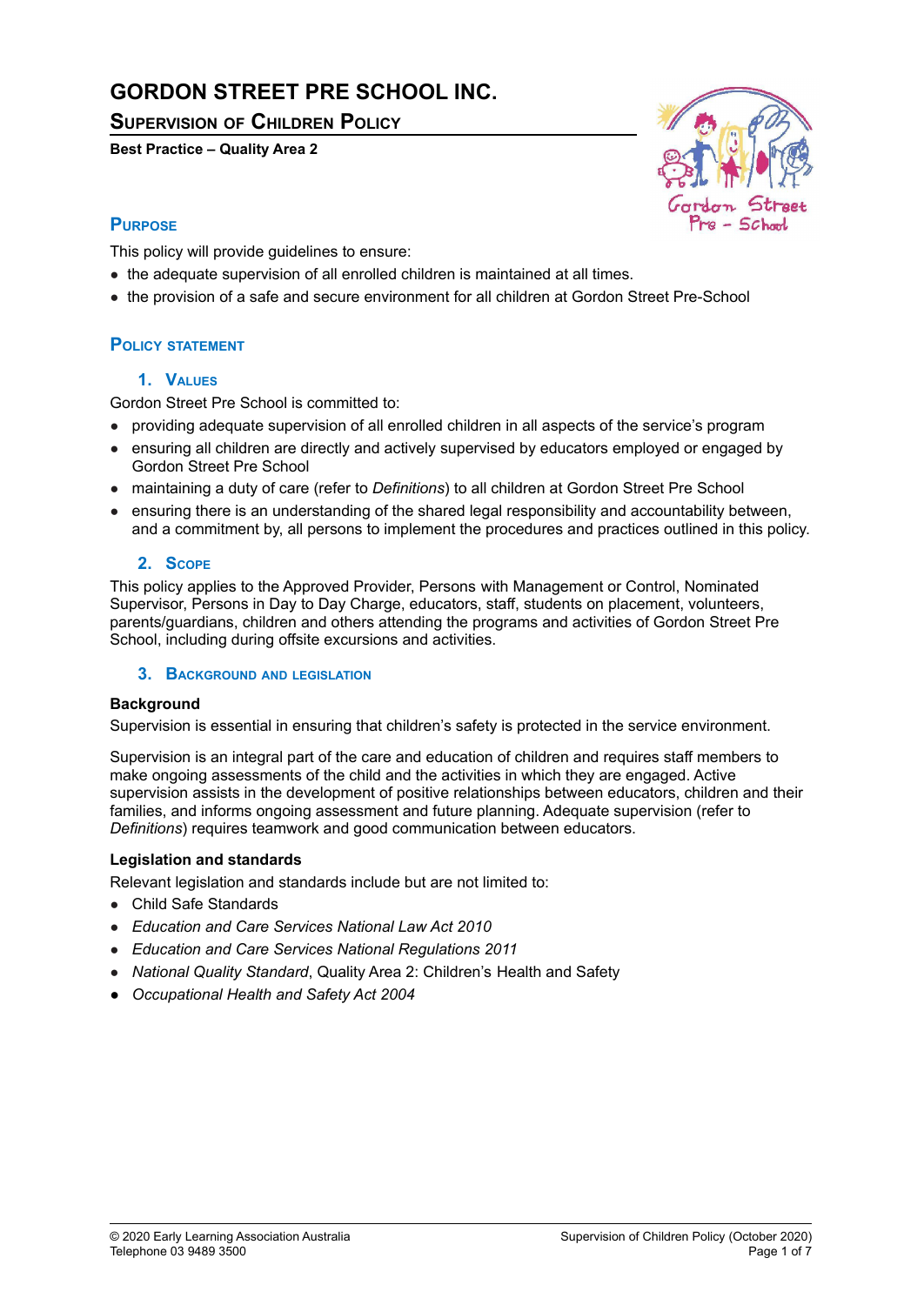### **4. DEFINITIONS**

The terms defined in this section relate specifically to this policy. For commonly used terms e.g. Approved Provider, Nominated Supervisor, Regulatory Authority etc. refer to the *General Definitions* section of this manual.

**Adequate supervision:** (In relation to this policy) entails all children (individuals and groups) in all areas of the service, being in sight and/or hearing of an educator at all times including during toileting, sleep, rest and transition routines. Services are required to comply with the legislative requirements for educator-to-child ratios at all times. Supervision contributes to protecting children from hazards that may emerge in play, including hazards created by the equipment used.

Adequate supervision refers to constant, active and diligent supervision of every child at the service. Adequate supervision requires that educators are always in a position to observe each child, respond to individual needs, and immediately intervene if necessary. Variables affecting supervision levels include:

- number, age and abilities of children
- number and positioning of educators
- current activity of each child
- areas in which the children are engaged in an activity (visibility and accessibility)
- developmental profile of each child and of the group of children
- experience, knowledge and skill of each educator
- need for educators to move between areas (effective communication strategies).

**Attendance Record:** Kept by the service to record details of each child attending the service including name, time of arrival and departure, signature of person delivering and collecting the child or of the Nominated Supervisor or educator (Regulation 158(1)).

**Duty of care:** A common law concept that refers to the responsibilities of organisations and staff to provide people with an adequate level of protection against harm and all reasonable foreseeable risk of injury. In the context of this policy, duty of care refers to the responsibility of education and care services and their staff to provide children with an adequate level of care and protection against foreseeable harm and injury.

**Hazard:** A source or situation with a potential for harm in terms of human injury or ill health, damage to property, damage to the environment or a combination of these.

**Incident, Injury, Trauma and Illness Record:** Contains details of any incident, injury, trauma or illness that occurs while the child is being educated and cared for by the service. Any incident, injury, trauma or illness must be recorded as soon as is practicable but not later than 24 hours after the occurrence. Details required include the:

- name and age of the child
- circumstances leading to the incident, injury, trauma or illness (including any symptoms)
- time and date
- details of action taken by the service including any medication administered, first aid provided or medical personnel contacted
- details of any witnesses
- names of any person the service notified or attempted to notify, and the time and date of this
- signature of the person making the entry, and time and date of this.

These details need to be kept for the period of time specified in Regulation 183. A sample *Incident, Injury, Trauma and Illness Record* is available on the ACECQA website.

**Notifiable incident:** An incident involving workplace health and safety that is required by law to be reported to WorkSafe Victoria. Notification is required for incidents that result in death or serious injury/illness, or dangerous occurrences. For a complete list of incidents that must be reported to WorkSafe Victoria, refer to the *Guide to Incident Notification* on the WorkSafe Victoria website: [www.worksafe.vic.gov.au](http://www.worksafe.vic.gov.au)

**Serious incident:** A serious incident (Regulation 12) is defined as any of the following:

● the **death of a child** while being educated and cared for at the service or following an incident while being educated and cared for by the service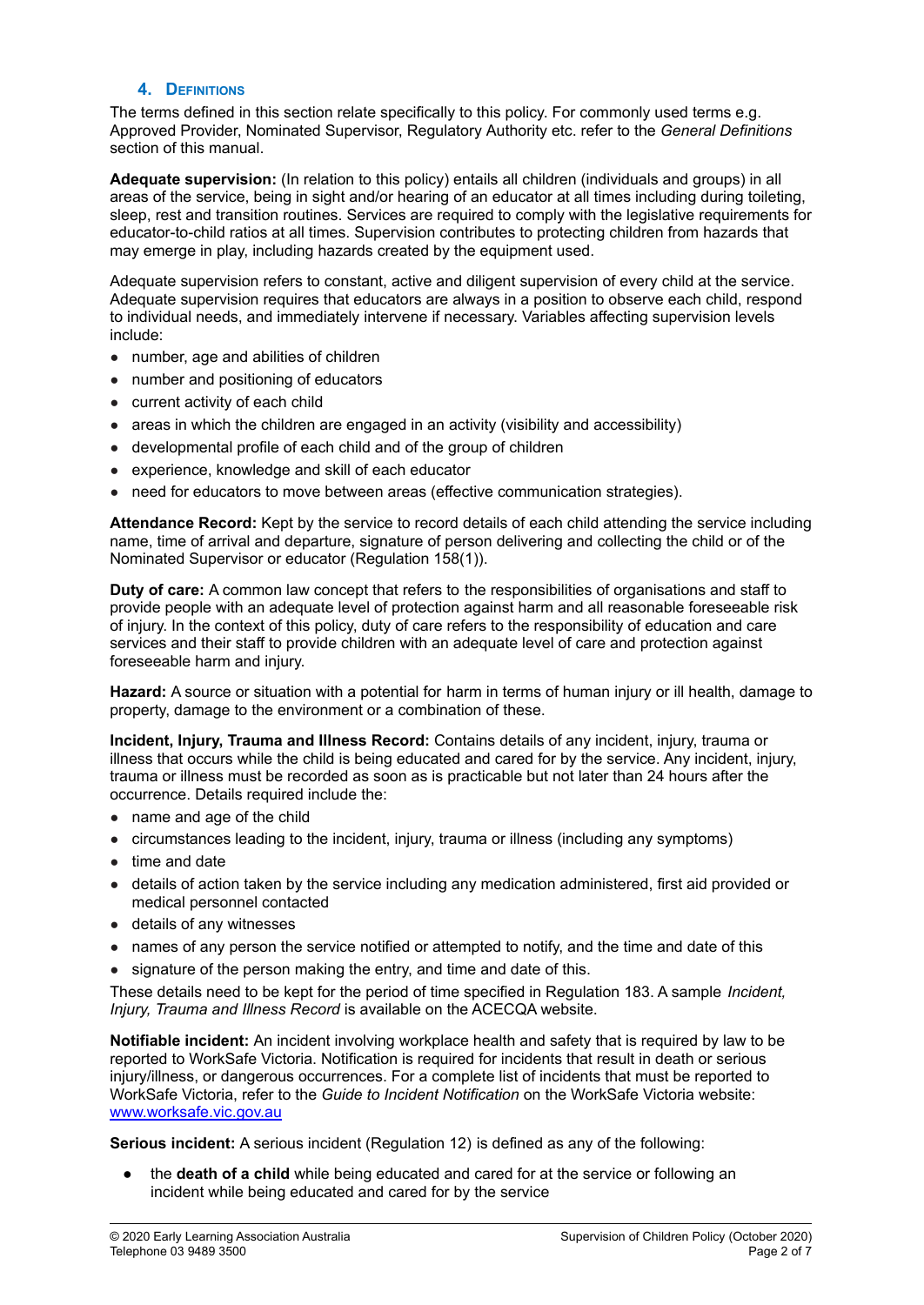- any **incident involving serious injury or trauma to a child** while the child is being educated and cared for, which:
	- a reasonable person would consider required urgent medical attention from a registered medical practitioner; or
	- the child attended or ought reasonably to have attended a hospital e.g. a broken limb\*
	- any **incident involving serious illness of a child** while that child is being educated and cared for by a service for which the child attended, or ought reasonably to have attended, a hospital e.g. severe asthma attack, seizure or anaphylaxis\*

**NOTE:** In some cases (for example rural and remote locations) a General Practitioner conducts consultation from the hospital site. Only treatment related to serious injury, illness or trauma is required to be notified, not other health matters.

any emergency for which **emergency services** attended

NOTE: This means an incident, situation or event where there is an imminent or severe risk to the health, safety or wellbeing of a person at an education and care service. It does not mean an incident where emergency services attended as a precaution.

- a child appears to be **missing or cannot be accounted** for at the service
- a child appears to have been **taken or removed** from the service in a manner that contravenes the National Regulations
- a child was mistakenly **locked in or out of the service** premises or any part of the premises.

Notifications of serious incidents should be made to the regulatory authority (DET) through the NQA IT [System](https://www.acecqa.gov.au/resources/national-quality-agenda-it-system). If this is not practicable, the notification can be made initially in whatever way is best in the circumstances.

NOTE: some of serious incidents above are also reportable incidents under the *Occupational Health and Safety Act 2004* and require notification to WorkSafe.

# **5. SOURCES AND RELATED POLICIES**

#### **Sources**

- Kidsafe: [www.kidsafe.com.au](http://www.kidsafe.com.au)
- The Royal Children's Hospital Community Information team (formerly Safety Centre) provides information on safety promotion and injury prevention: [www.rch.org.au](https://www.rch.org.au/home/).
- WorkSafe Victoria: [www.worksafe.vic.gov.au](http://www.worksafe.vic.gov.au)
- Guide to the National Quality Framework (ACECQA): <http://acecqa.gov.au/>
- Guide to the Education and Care Services National Law 2010 and the Education and Care Services National Regulations 2011 (ACECQA): <http://acecqa.gov.au/>

#### **Service policies**

- *● Child Protection Policy*
- *● Complaints and Grievances Policy*
- *● Dealing with Medical Conditions Policy*
- *● Delivery and Collection of Children Policy*
- *● Excursions and Service Events Policy*
- *● Incident, Injury, Trauma and Illness Policy*
- *● Interactions with Children Policy*
- *● Occupational Health and Safety Policy*
- *● Road Safety and Safe Transport Policy*
- *● Staffing Policy*
- *● Water Safety Policy*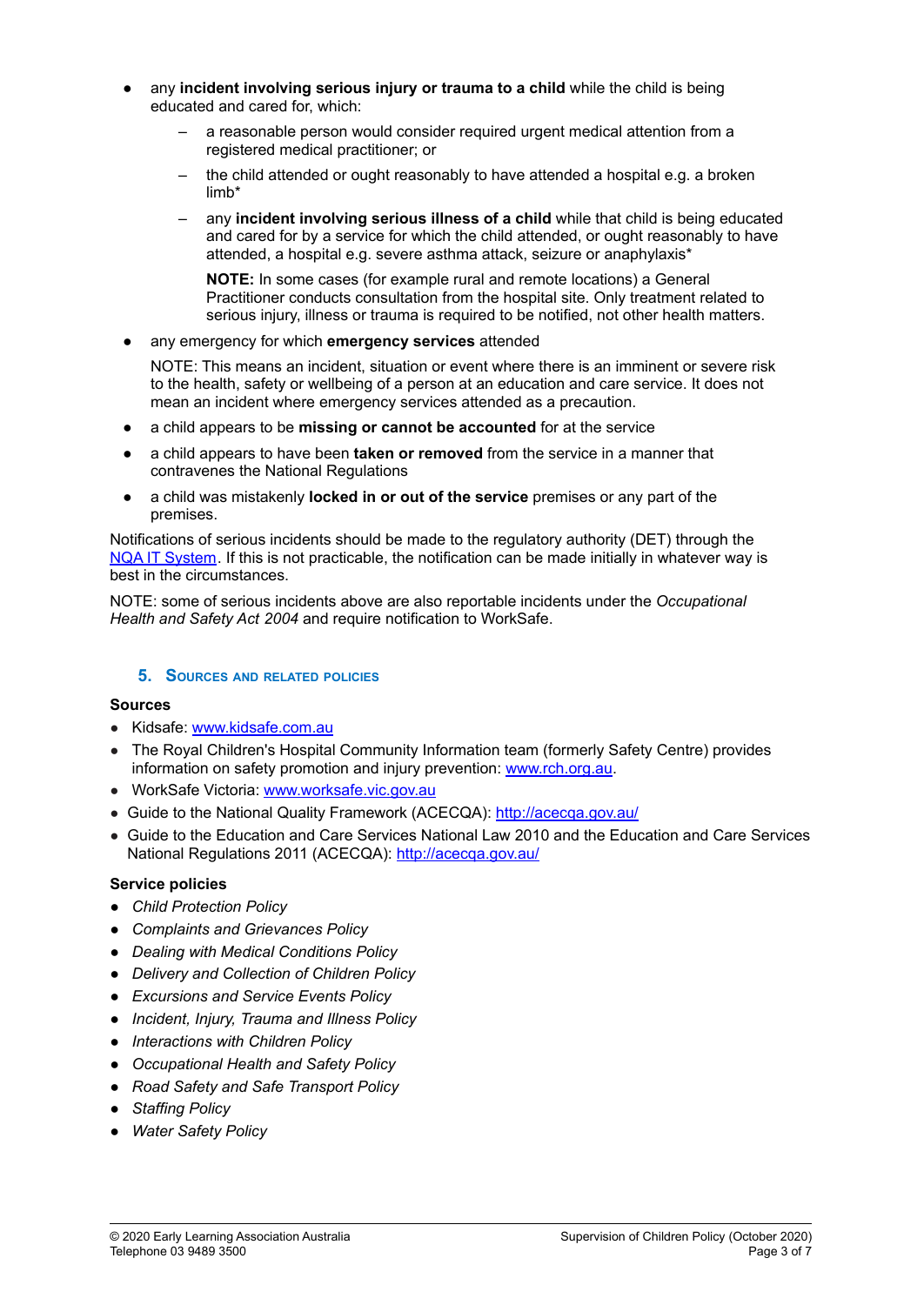# **PROCEDURES**

### **The Approved Provider and Persons with Management or Control is responsible for:**

- complying with the legislated educator-to-child ratios at all times (*Education and Care Services National Law Act 2010*: Sections 169, *Education and Care Services National Regulations 2011*: Regulations 123)
- counting only those educators who are working directly with children at the service in the educator-to-child ratios (Regulation 122)
- ensuring a minimum of two educators are rostered on duty at all times children are in attendance at the service
- ensuring that children being educated and cared for by the service are adequately supervised (refer to *Definitions*) at all times they are in the care of that service (*Education and Care Services National Law Act 2010*: Section 165(1))
- considering the design and arrangement of the service environment to support active supervision. This may be supported by a supervision plan (refer to Attachment 1 – Sample supervision risk management template)
- managing the risks of abuse or harm to each child, including fulfilling duty of care (refer to *Definitions*) and legal obligations to protect children and prevent any reasonable, foreseeable risk of injury or harm
- identifying high-risk activities, including excursions (refer to *Excursions and Service Events Policy, Road Safety and Safe Transport Policy* and *Water Safety Policy*), through a risk management process, and implementing strategies to improve children's safety e.g. increasing adult-to-child ratios above regulatory requirements (Regulation 100, 101)
- ensuring supervision standards are maintained during educator breaks, including during lunch breaks
- providing safe spaces for children, which allow for adequate supervision, and which include safe fall zones, good traffic flow, maintenance of buildings and equipment, and minimising trip hazards
- providing staff rosters, and casual and relief staff lists
- developing procedures to inform casual and relief staff about the supervision strategies outlined in this policy
- notifying the Regulatory Authority (DET) within 24 hours of:
	- − a serious incident (refer to *Definitions*) occurring at the service, including when a child appears to be missing or cannot be accounted for (*Education and Care Services National Law Act 2010*: Section 174(2)(a), *Education and Care Services National Regulations 2011*: Regulations 176(2)(a)(ii))
	- − a complaint alleging that the health, safety or wellbeing of a child has been compromised or that the law has been breached (*Education and Care Services National Law Act 2010*: Section 174(2)(b), *Education and Care Services National Regulations 2011*: Regulations 175(2)(c), 176(2)(b))
- notifying parents/guardians of a serious incident (refer to *Definitions*) involving their child as soon as possible, but not more than 24 hours after the occurrence
- reporting notifiable incidents (refer to *Definitions*) to WorkSafe Victoria
- evaluating supervision procedures regularly in consultation with the Nominated Supervisor and educators
- ensuring that educators and staff comply with the service's *Road Safety and Safe Transport Policy*
- encouraging parents/guardians to comply with the service's *Road Safety and Safe Transport Policy*.

# **The Nominated Supervisor and Persons in Day to Day Charge is responsible for:**

- ensuring that the prescribed educator-to-child ratios are met at all times and that educators have required qualifications (*Education and Care Services National Law Act 2010*: Sections 169(3)&(4), *Education and Care Services National Regulations 2011*: Regulations 123)
- counting only those educators who are working directly with children at the service in the educator-to-child ratios (Regulation 122)
- ensuring a minimum of two educators are rostered on duty at all times children are in attendance at the service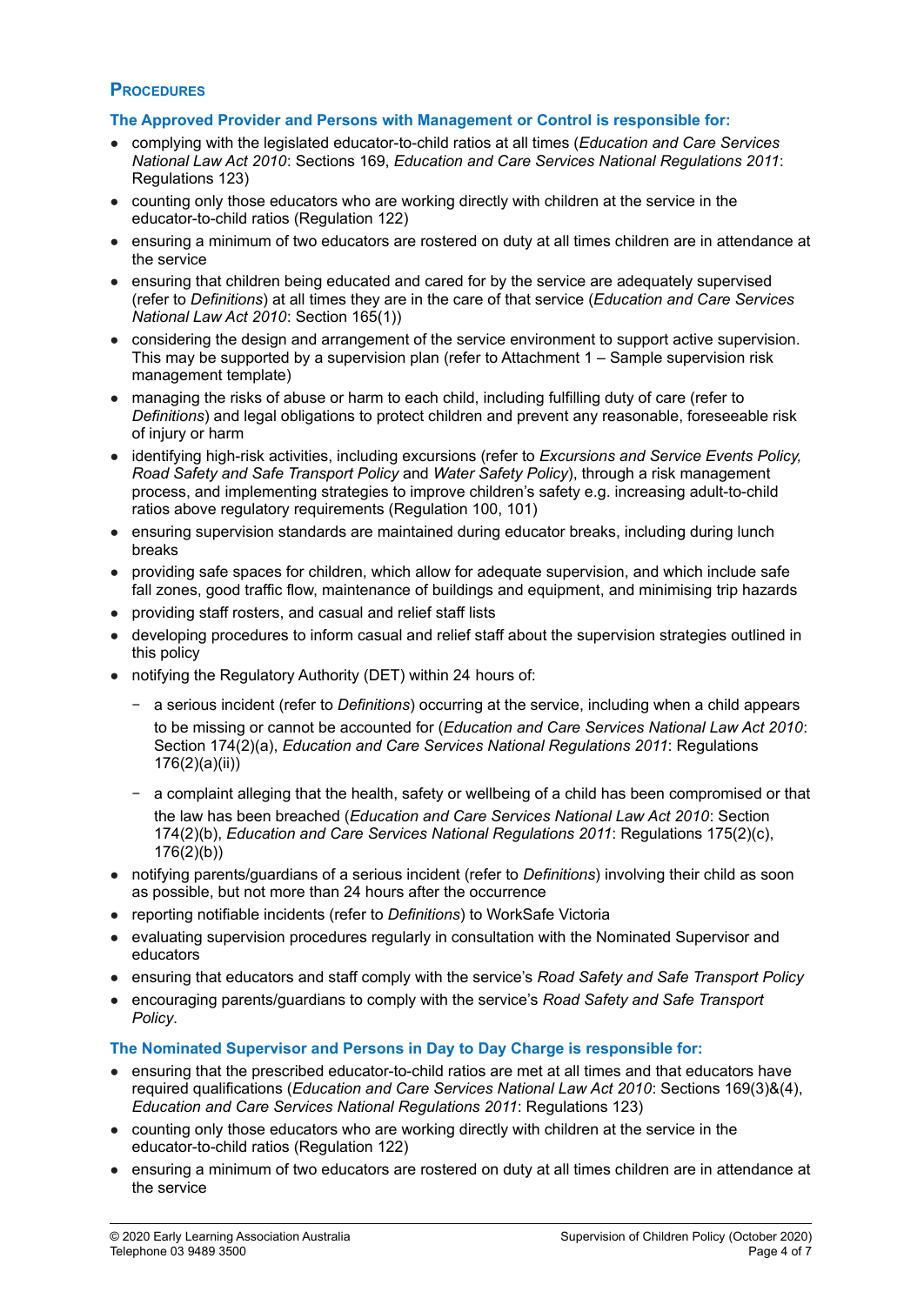- ensuring that children being educated and cared for by the service are adequately supervised (refer to *Definitions*) at all times they are in the care of that service (*Education and Care Services National Law Act 2010*: Section 165(2))
- considering the design and arrangement of the service environment to support active supervision. This may be supported by a supervision plan (refer to Attachment 1 – Sample supervision risk management template)
- maintaining safe play spaces for children, which allow for adequate supervision, including safe fall zones, good traffic flow, maintenance of buildings and equipment, and minimising trip hazards
- managing the risks of abuse or harm to each child, including fulfilling duty of care (refer to *Definitions*) and legal obligations to protect children and prevent any reasonable, foreseeable risk of injury or harm
- identifying high-risk activities, including excursions (refer to *Excursions and Service Events Policy, Road Safety and Safe Transport Policy*), through a risk management process, and implementing strategies to improve children's safety e.g. increasing adult-to-child ratios above regulatory requirements (Regulation 101(2))
- ensuring supervision standards are maintained during educator breaks, including during lunch breaks
- evaluating supervision practices regularly in consultation with other educators and the Approved Provider
- ensuring that educators and staff comply with the service's *Road Safety and Safe Transport Policy*
- encouraging parents/guardians to comply with the service's *Road Safety and Safe Transport Policy*.

# **All staff are responsible for:**

- providing adequate supervision (refer to *Definitions*) at all times
- being alert to, and aware of, risks and hazards and the potential for incidents and injury throughout the service, not just within their own immediate area, and using supervision skills to reduce or prevent incident or injury to children and adults
- managing the risks of abuse or harm to each child, including fulfilling duty of care (refer to *Definitions*) and legal obligations to protect children and prevent any reasonable, foreseeable risk of injury or harm
- procedures to ensure that all children are accounted for, including by referring to attendance records (refer to *Definitions*) at various times throughout the day, both before and after outdoor activities
- adjusting supervision strategies to suit the service environment, educator skills, and age mix, dynamics and size of the group of children being supervised and the activities being undertaken
- maintaining a duty of care to children at all times (including when the child is on the premises but not signed into or signed out of the care of the service and the parent/guardian or person delivering or collecting the child is responsible for supervising that child)
- communicating with other educators regularly to ensure adequate supervision at all times
- informing parents/guardians, volunteers and students at the service about the *Supervision of Children Policy* and the ways that they can adhere to its procedures
- ensuring doors and gates are closed at all times to prevent children from leaving the service unaccompanied or from accessing unsupervised/unsafe areas of the service
- deciding when to interrupt and redirect children's play to ensure safety at all times
- identifying opportunities to support and extend children's learning while also recognising their need to play without adult intervention
- conducting daily safety checks of the environment to assess safety and to remove hazards
- arranging the environment (equipment, furniture and experiences) to ensure effective supervision while also allowing children to access quiet/private spaces
- providing direct and constant supervision when a child is near water (refer to *Water Safety Policy*) or near a road (refer to *Road Safety and Safe Transport Policy)*
- conducting a risk assessment prior to an excursion to identify risks to health, safety or wellbeing and specifying how these risks will be managed and minimised (refer to *Excursions and Service Events Policy*)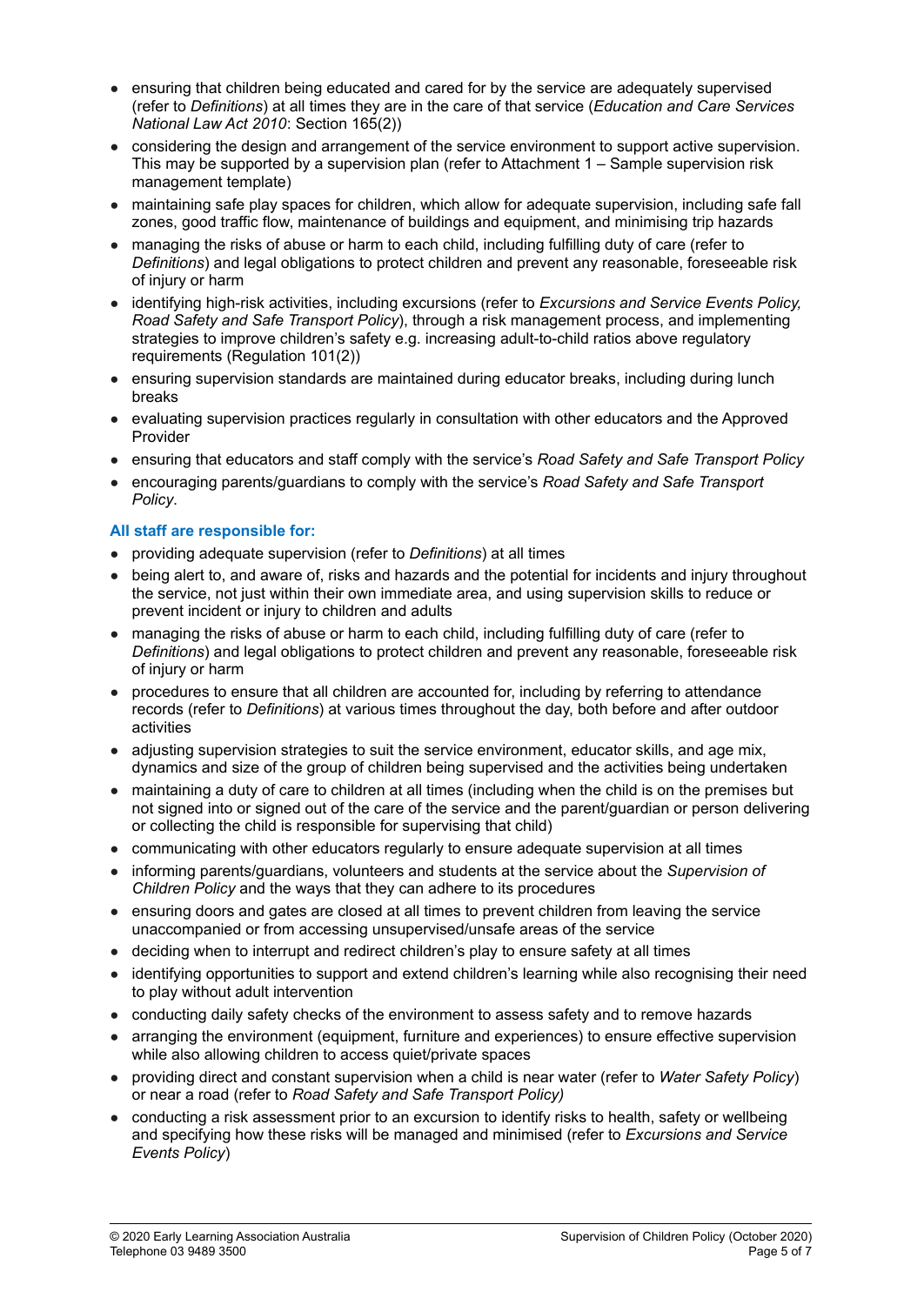- notifying the Approved Provider in the event of a serious incident (refer to *Definitions*) occurring at the service or of a complaint being made alleging that the health, safety or wellbeing of a child has been compromised
- assisting the Approved Provider and the Nominated Supervisor to evaluate supervision practices regularly
- supervising children's daily departure from the service and being aware of the person who has authority to collect the child (refer to *Delivery and Collection of Children Policy*)
- complying with the service's *Road Safety and Safe Transport Policy*.

### **Parents/guardians are responsible for:**

- ensuring educators are aware that their children have arrived at or departed from the service
- ensuring that doors and gates, including playground gates, are closed after entry or exit
- being aware of the movement of other children near gates and doors when entering or exiting the service
- enabling educators to supervise children at all times by making arrangements to speak with them outside program hours
- supervising their own children before signing them into the program and after they have signed them out of the program
- familiarising themselves with the service's *Road Safety and Safe Transport Policy*
- supervising other children in their care, including siblings, while attending or assisting at the service.

#### **Volunteers and students, while at the service, are responsible for following this policy and its procedures.**

# **EVALUATION**

In order to assess whether the values and purposes of the policy have been achieved, the Approved Provider will:

- regularly seek feedback from everyone affected by the policy regarding its effectiveness
- record and monitor complaints and incidents in relation to the supervision of children and amend the policy and procedures as required
- keep the policy up to date with current legislation, research, policy and best practice
- revise the policy and procedures as part of the service's policy review cycle, or as required
- notify parents/quardians at least 14 days before making any changes to this policy or its procedures.

# **ATTACHMENTS**

● Attachment 1: Supervision risk management template

# **AUTHORISATION**

This policy was adopted by the Approved Provider of Gordon Street Pre School on **16 AUGUST 2021**

# **REVIEW DATE: 16 AUGUST 2023**